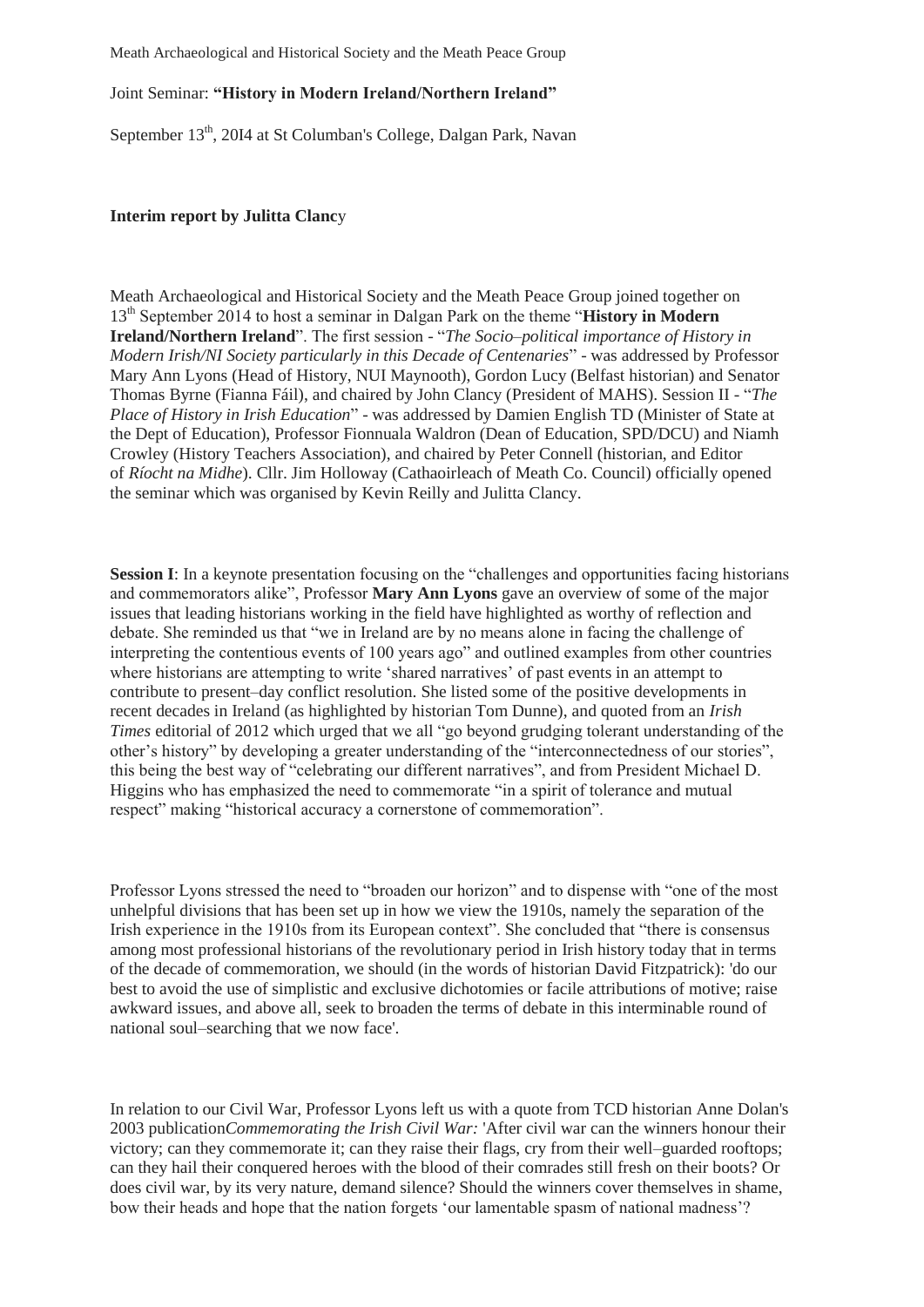Belfast historian **Gordon Lucy** looked at experiences of commemoration and memory in France (Nazi occupation) and Spain (Civil War and 'the pact of forgetting'), quoting from a Spanish proverb - 'history is a common meadow in which everyone can make hay'. Stressing the importance of history, and giving an overview of history teaching in Northern Ireland, he went on to address the theme of commemoration on this island, concluding on a positive note: "we are in the midst of a decade of centenaries during which unionists and nationalists are celebrating, commemorating or marking centenaries of a wide variety of events. Some people have viewed these anniversaries with fear and trepidation, and they may still be proved right. However we could approach this decade of centenaries in a different spirit; we could embrace these anniversaries as opportunities to learn about the past, to reflect soberly on those events, and to evaluate their significance. Above all, these anniversaries afford us the opportunity to explore the complex relationship between the past and the present and to contemplate the challenging relationship between the past and the future." He commended the work of the Peace III Southern Partnership, based in Newry & Mourne, Craigavon, Banbridge and Armagh Council areas, which "has been conspicuously successful in enabling people on both sides of the border to move beyond 'the contemplation of ancient wrongs' and to consider the past more dispassionately and more objectively".

Senator **Thomas Byrne** (Fianna Fáil) said that "the commemorations are complicated, and we have to think carefully, we have to think of the sacrifices made by the people who died and the ideals and the visions and the values that they had, and the reality of what they did, and the good that they did, but also recognise that at the time there was another point of view which was oftentimes radically different.". It's important we commemorate "all the sacrifices, all of the events that went on including the terrible Civil War", but he argued that "we really should decide as an Irish nation what is the most important commemoration, and by that I mean what is the commemoration that celebrates the foundation of the State and the ideals of the State we are in, the ideals that we live for? In my view that must mean the**Easter 1916** commemoration, that must be the one thing that gives us common purpose." He welcomed the WWI commemorations in the county - "I was very pleased to see the Bellewstown Historical Society commemorating all the men who went to fight in the First World War, to see the names of the people commemorated there, they all have relations living around there, but that was hidden in this country for quite some time ... and if there is one thing that is hugely positive about the Decade of Commemorations it is that these things that were closed down in Irish society for a long time are now being remembered and commemorated."

Speaking in Session II – "the place of history in Irish education", Minister of State **Damien English TD** (Fine Gael)also addressed the theme of the Decade of Centenaries: "My Department is seeking to ensure that the education sector contributes to and benefits from the commemoration of these seminal events in Irish history." He outlined the success of the all-island schools' competition, a joint north-south venture which "stimulated a remarkable response from primary and post-primary schools across the island". The Department is also currently working with the RIA to develop history lesson plans for post-primary schools, and "hopes to be able to support a number of potential 'flagship' projects in the third level sector that are relevant to the period 1912- 1922."

Professor **Fionnuala Waldron** (SPD/DCU) also referred to the Decade of Centenaries and the commemoration of 1916 in her detailed presentation, asking some key questions: "how do we manage the tensions between celebration and commemoration in the context of child education, between the expectation of many parents and some teachers that what children should experience is an uncomplicated, consensual national narrative and the recognition that 1916 cannot and should not be reduced to a single story? What kind of context does the Irish classroom provide for such engagement? How important is it for student teachers to interrogate their own assumptions and perceptions of past events? Is child education an appropriate space to engage with those tensions?"